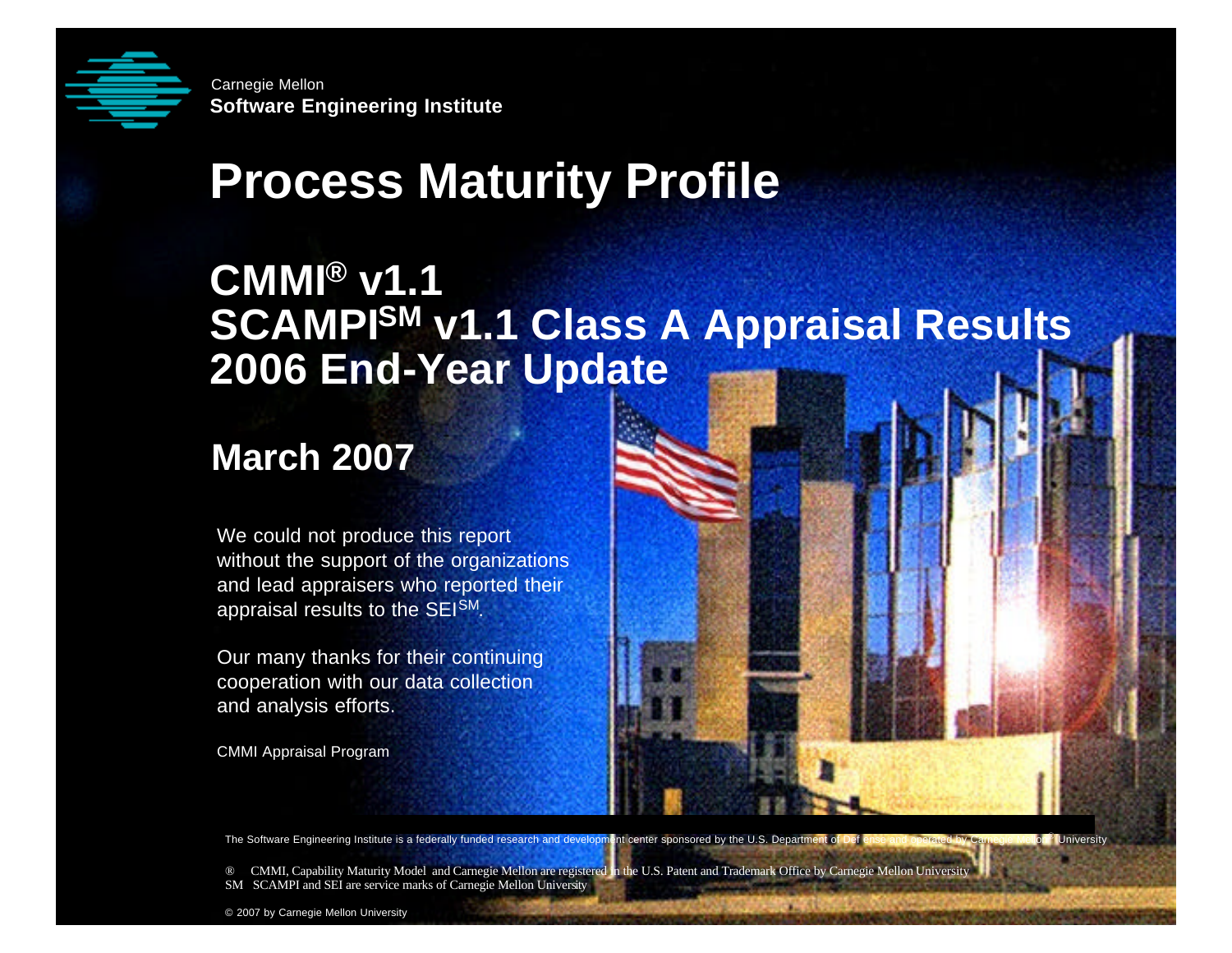



#### **Outline**

**Introduction**

**Current Status**

**Summary**

**Terms used in this Briefing**

#### **How to Report your Appraisal Results to the SEI**

This briefing is based solely on the appraisals reported to the SEI. It cannot be used as a source for an exact indicator of all organizations in the world using CMMI models or appraisal methods nor can it be used for certification or verification purposes**.**

The SEI does not certify appraisal results or organizations. The SEI licenses SEI Partners, authorizes lead appraisers, team leaders and certified high maturity lead appraisers to conduct appraisals. Neither the SEI nor any other organization is a "certifying authority" of the results from a SCAMPI appraisal. Therefore requests to the SEI to provide information to be used for this purpose can not be fulfilled. Information provided by the SEI, such as this briefing, is to demonstrate reported results of the use of CMMI products and services only.

Organizations performing source selection or verification should consider performing an evaluation appraisal. For more information on appraisal methods and for a directory of authorized lead appraisers who can perform them, visit: **http://www.sei.cmu.edu/appraisal-program/**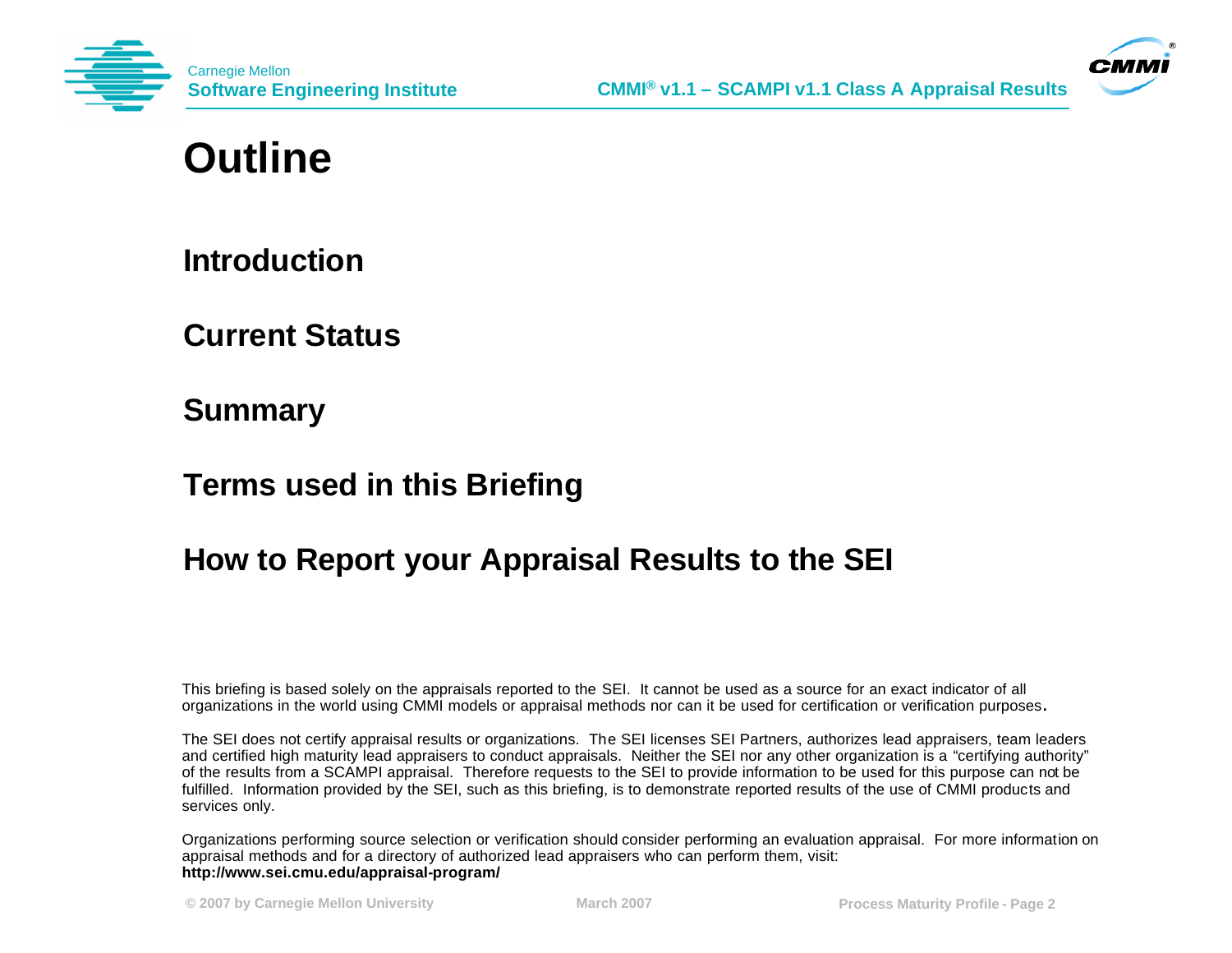



#### **Introduction: Purpose**

**Characterize the adoption of CMMI® ®**

**Describe results from Standard CMMI Appraisal Method for Process Improvement (SCAMPISM) v1.1 Class A appraisals using Capability Maturity Model® Integration (CMMI) v1.1 \***

**Encourage continued reporting of results**

**\*** Organizations previously appraised against CMMI v1.0 and which have not reappraised against v 1.1 are not included in this report

Please visit: http://www.sei.cmu.edu/appraisal-program/profile/about.html for additional information or questions you may have about this briefing before contacting the SEI directly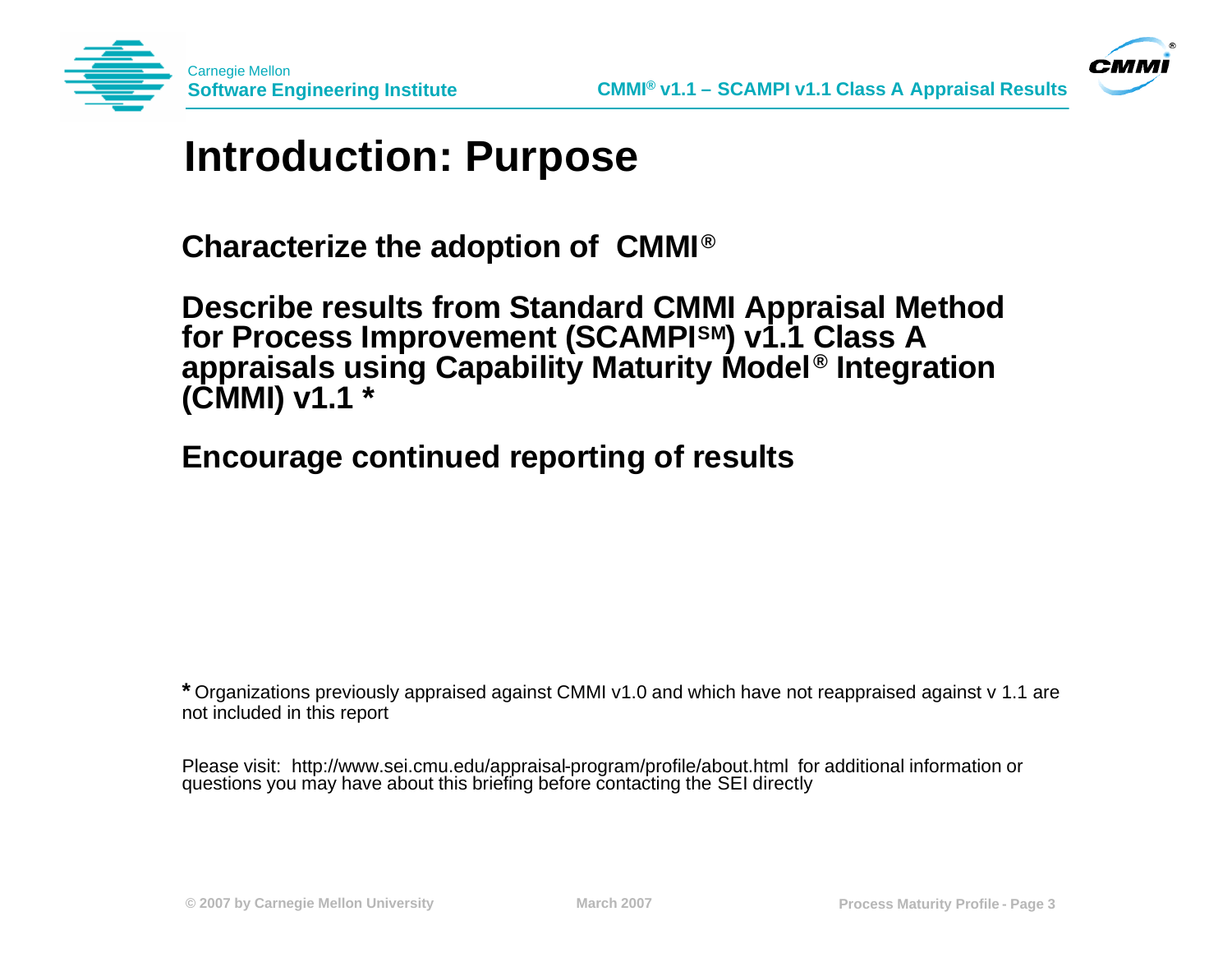



### **Current Status**

**SCAMPI v1.1 Class A appraisals conducted from its April**  2002 release through December 2006 and reported to the **SEI by January 2007**

- **1,964 appraisals**
- **organizations 1,712**
- **1,084 participating companies**
- **reappraised organizations 208**
- **projects 6,713**
- **Non-USA organizations 65.5%**

**Please refer to: Terms Used in this Report on page 19**

Additional charts providing different views and break down of this information will be added to this briefing as more appraisal data is reported to the SEI over time.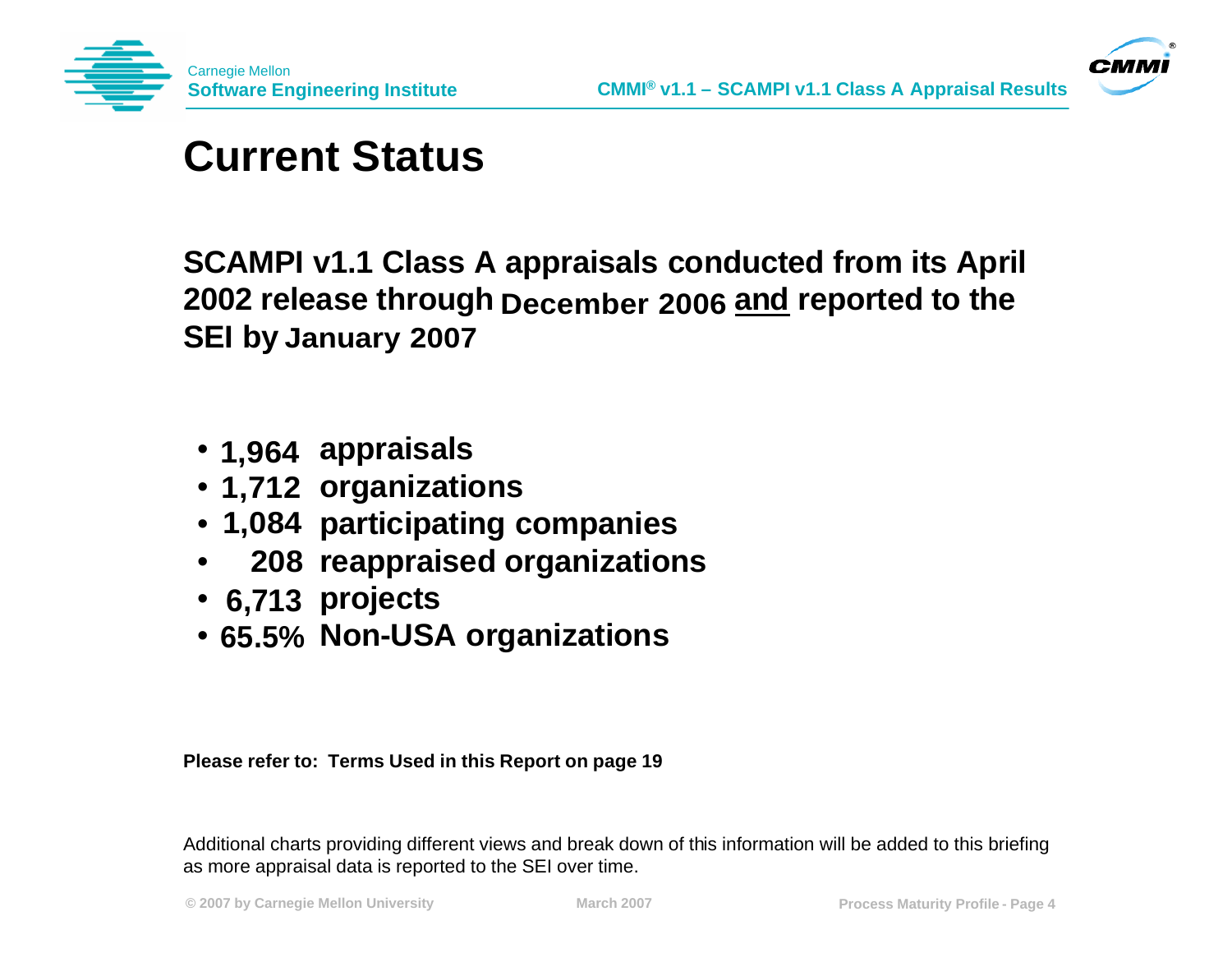



# **Process Maturity Profile by All Reporting Organizations**



#### Based on most recent appraisal of 1712 organizations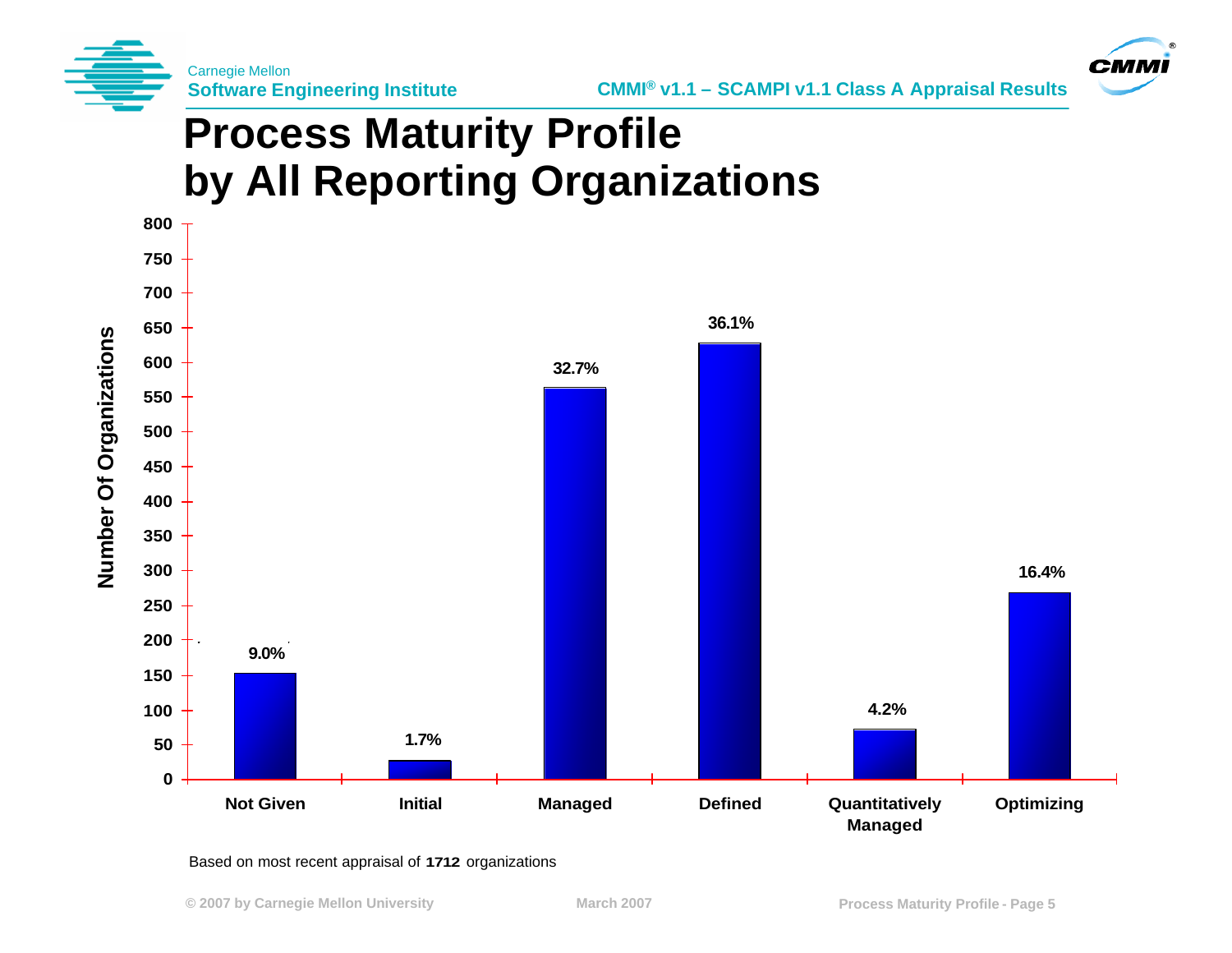



### **Reporting Organization Categories**



Based on 1710 organizations reporting an organization category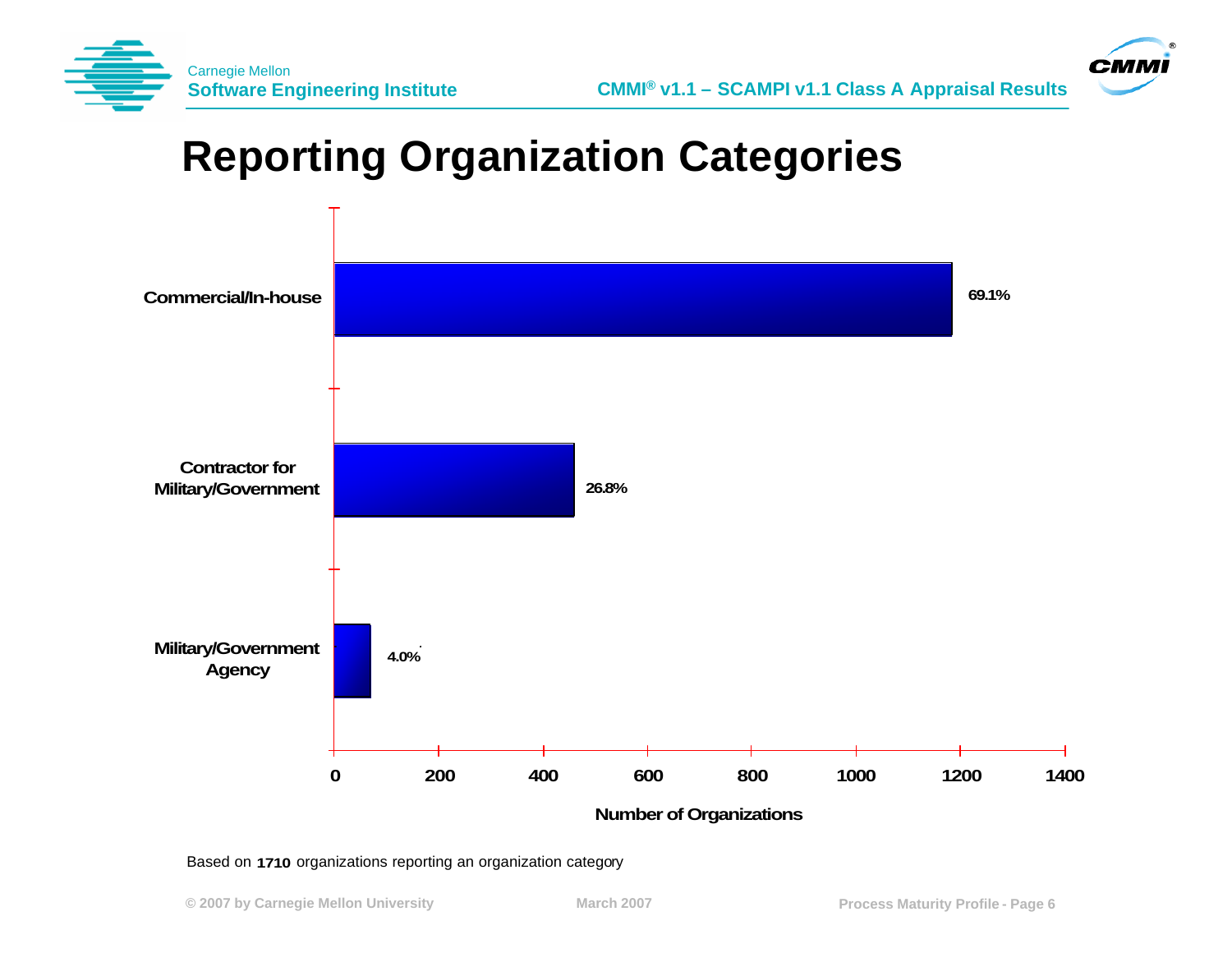



#### **Process Maturity Profile by Reporting Organization Categories**



Based on most recent appraisal of 1710 organizations reporting an organization category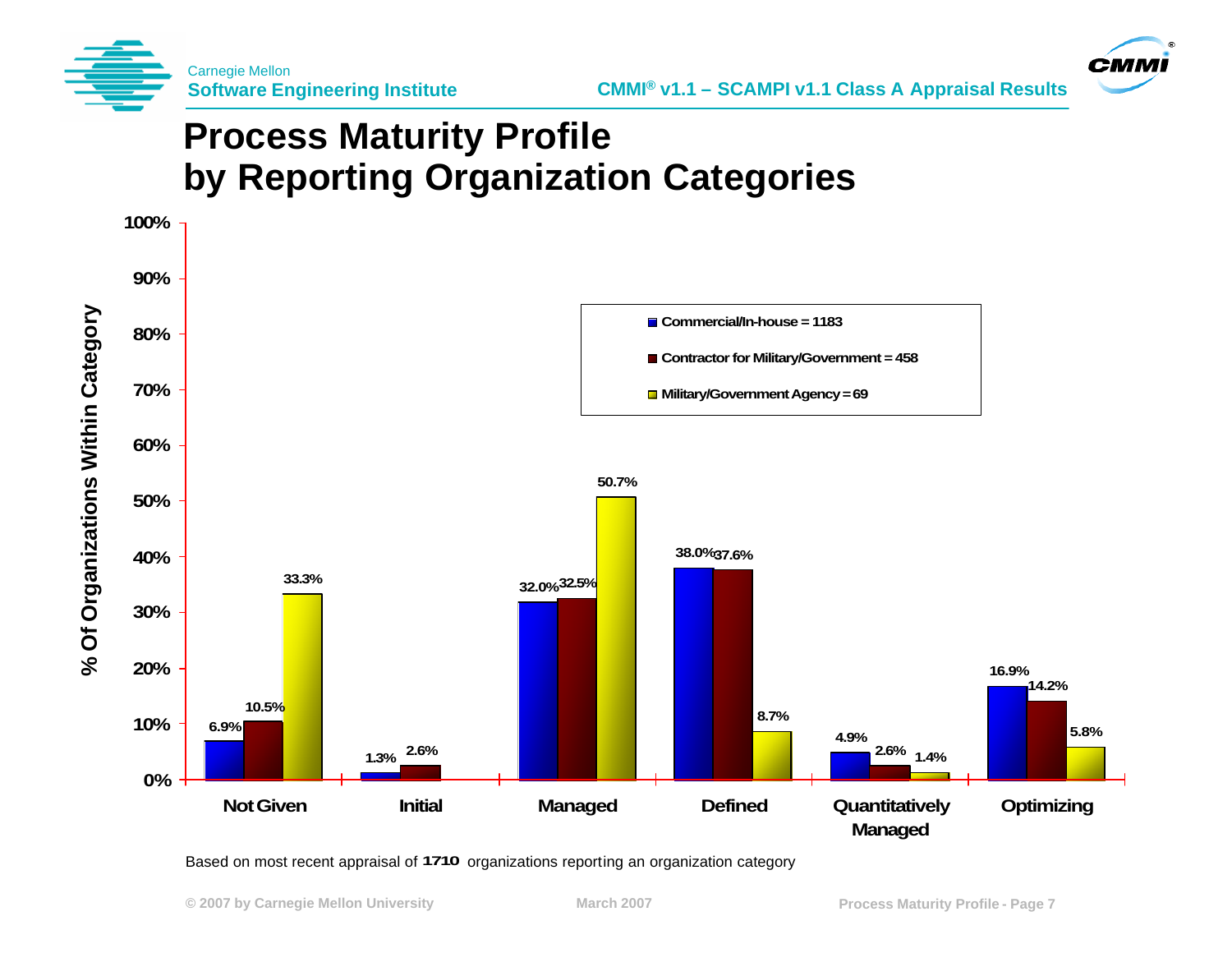



### **Organization Type**

Based on Primary Standard Industrial Classification (SIC) Code



Based on 730 organizations reporting SIC code. For more information visit: http://www.osha.gov/oshstats/sicser.html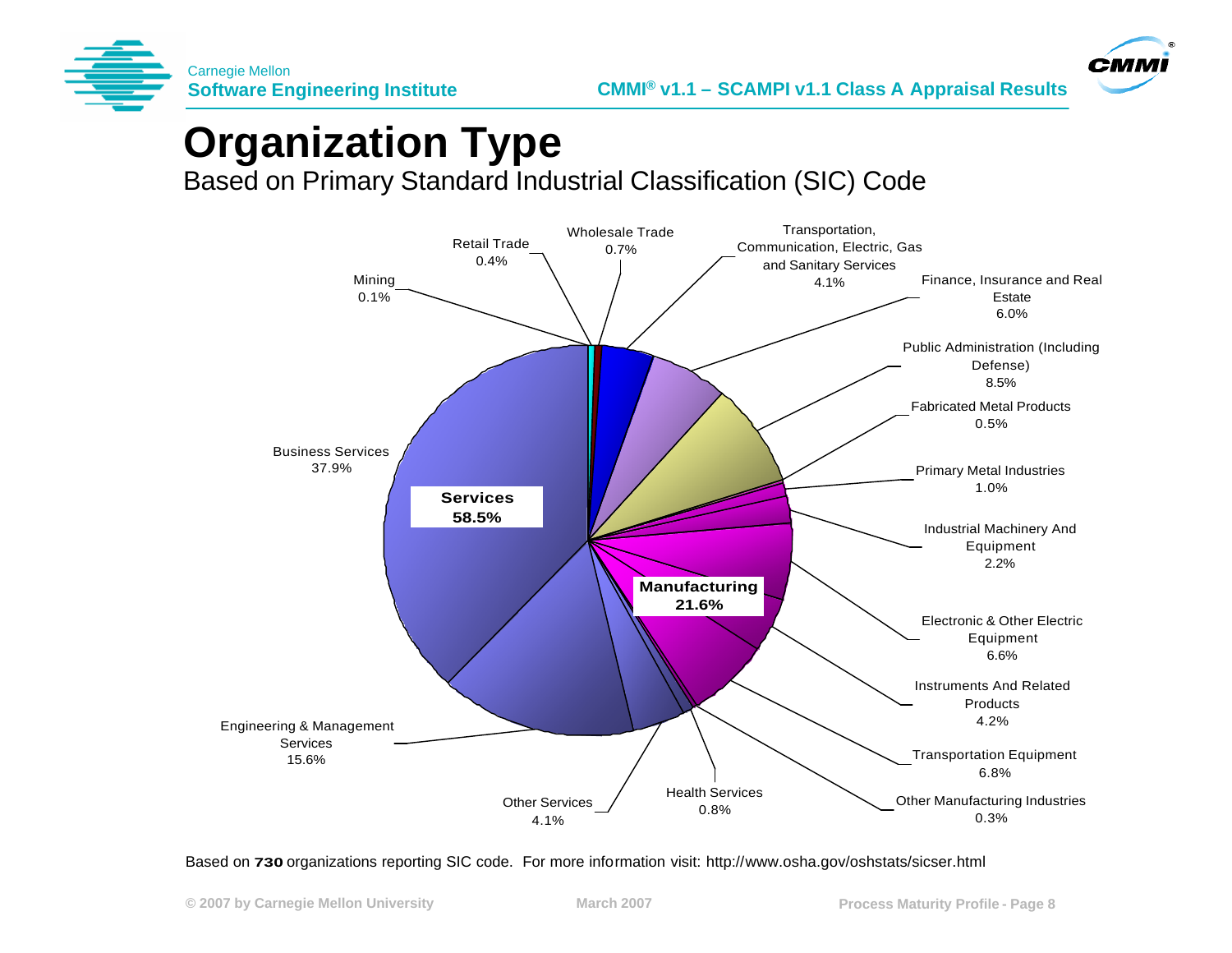



#### **Organization Size**

Based on the total number of employees within the area of the organization that was appraised



#### Based on 1680 organizations reporting size data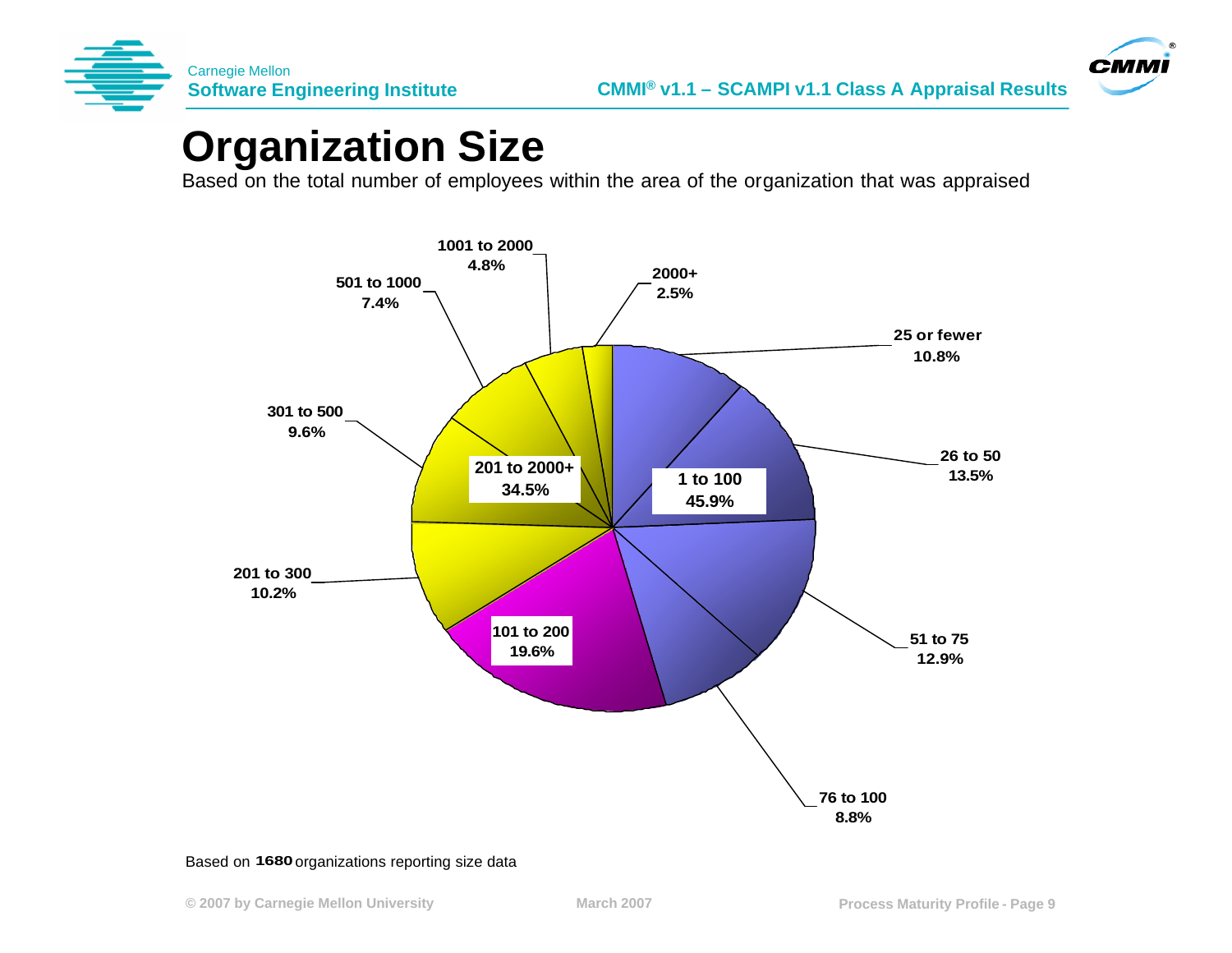



### **Maturity Profile by Organization Size**

Based on the total number of employees within the area of the organization that was appraised



Based on **1680** organizations reporting size data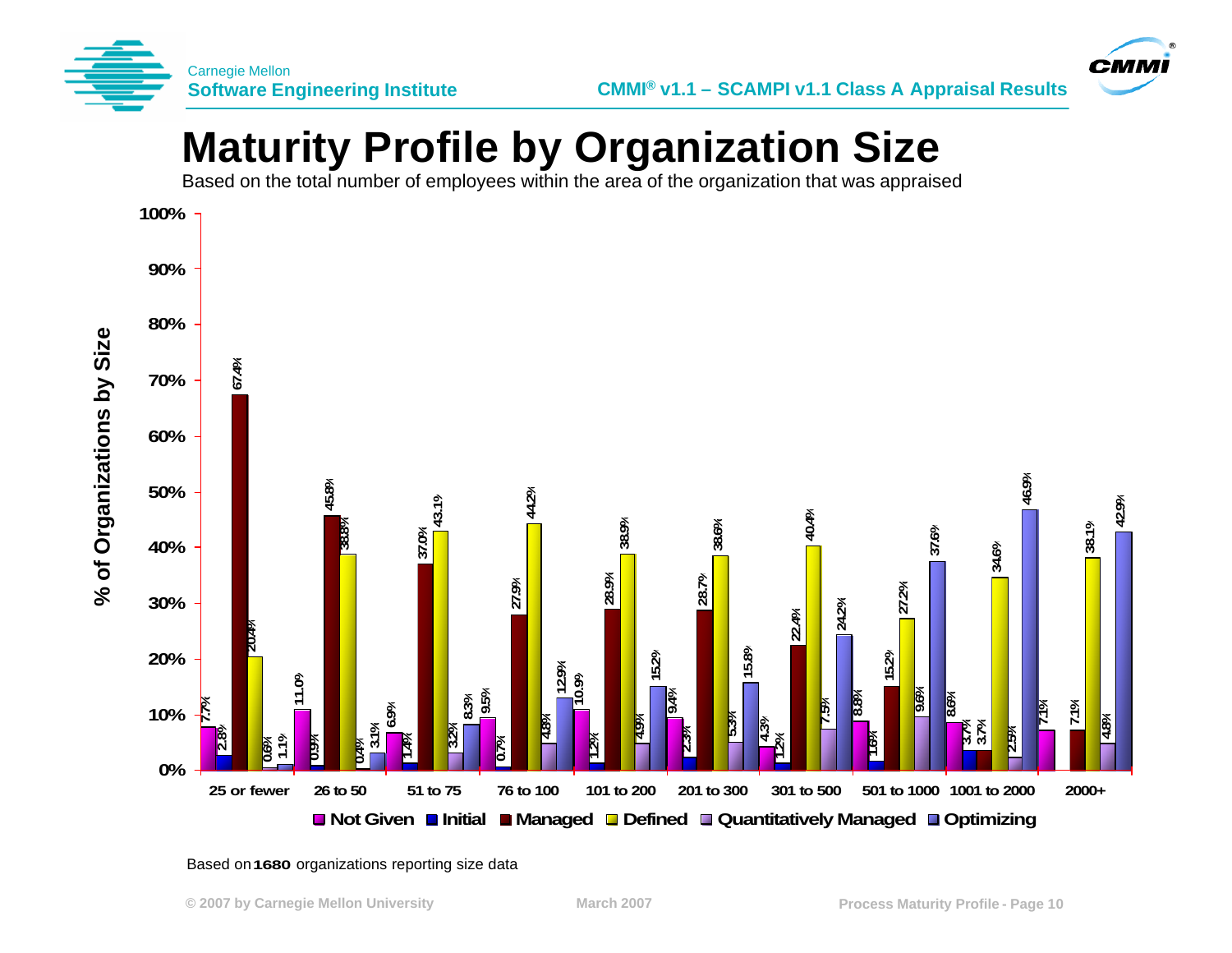

**Number of Appraisals** 





For more information about Allowable Models & Combinations, visit: http://www.sei.cmu.edu/cmmi/background/aspec.html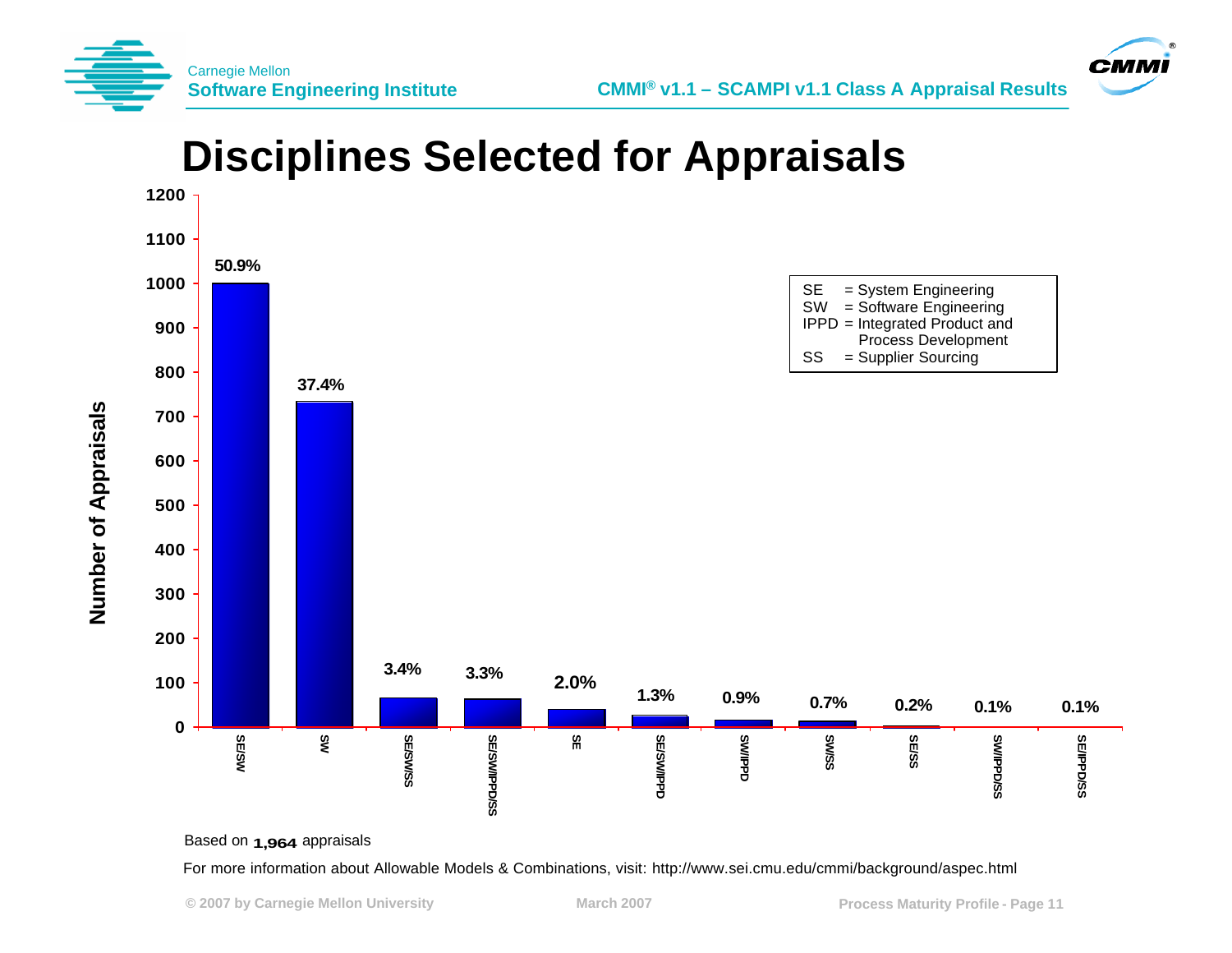



#### **Countries where Appraisals have been Performed and Reported to the SEI**



**Argentina Australia Austria Bahrain Belarus Belgium Brazil Canada Chile China Colombia Czech Republic Denmark Dominican RepublicEgypt Finland France Germany Hong KongIndia Indonesia Ireland Israel Italy Japan Korea, Republic ofLatvia Malaysia Mauritius Mexico Morocco Netherlands New Zealand Pakistan Peru Philippines Portugal Russia Singapore Slovakia South Africa Spain Sweden Switzerland Taiwan Thailand Turkey United Kingdom**

#### **United States Vietnam**

Red country name: New additions with this reporting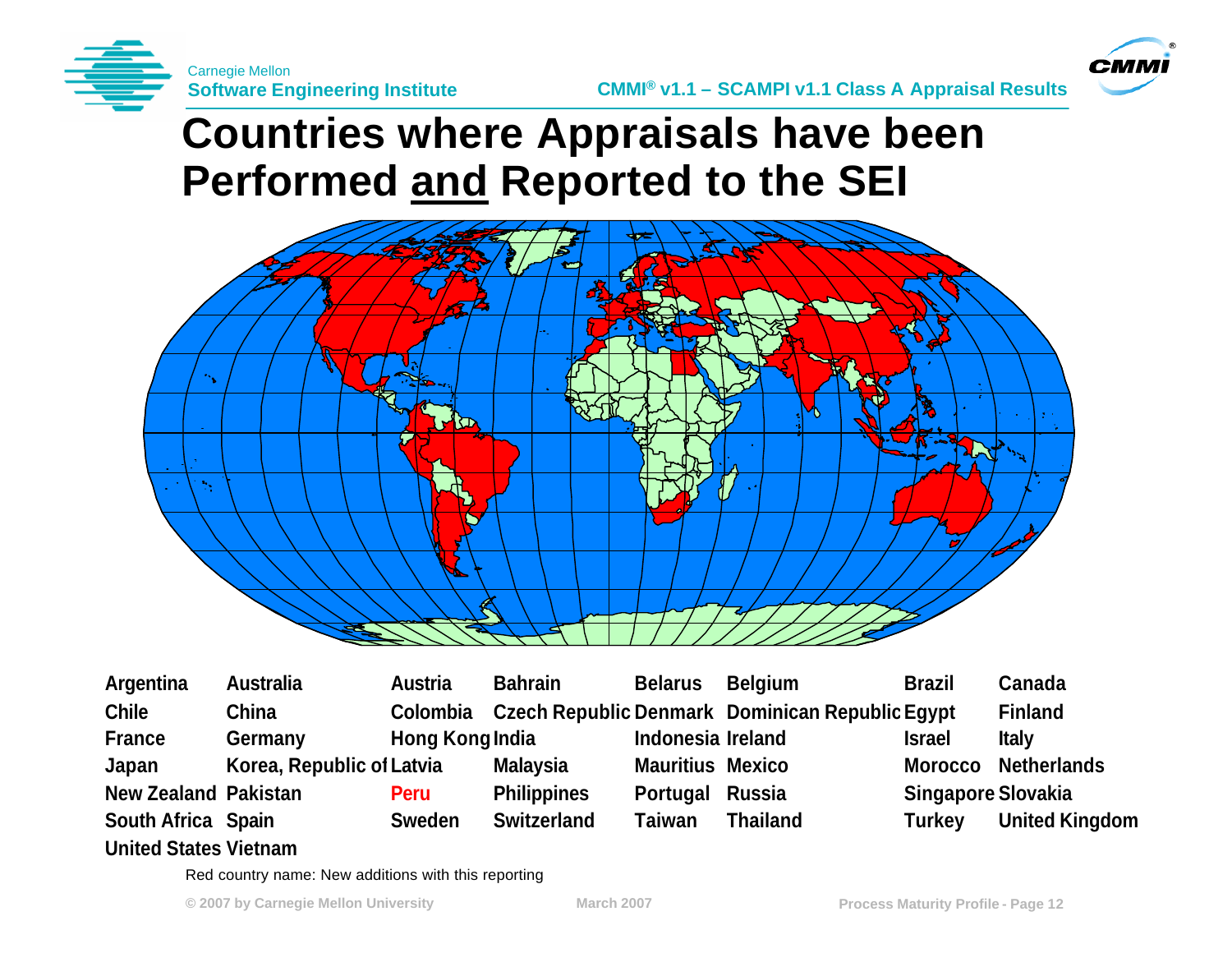



# **USA and Non-USA Reporting Organization Categories**



Based on 590 USA organizations and 1120 Non-USA organizations reporting an organization category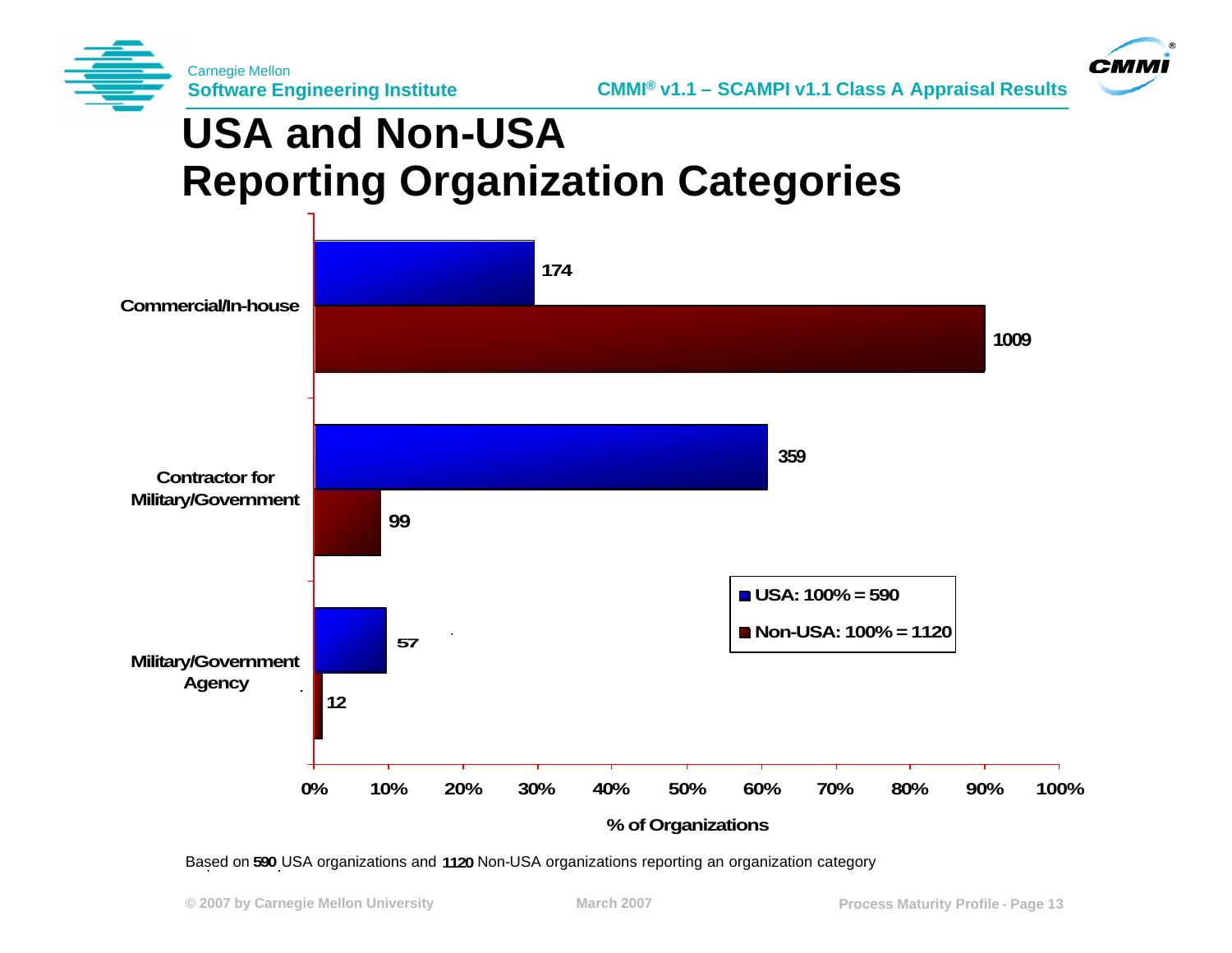



#### **Maturity Profile by All Reporting USA and Non-USA Organizations**



#### Based on 590 USA organizations and 1122 Non-USA organizations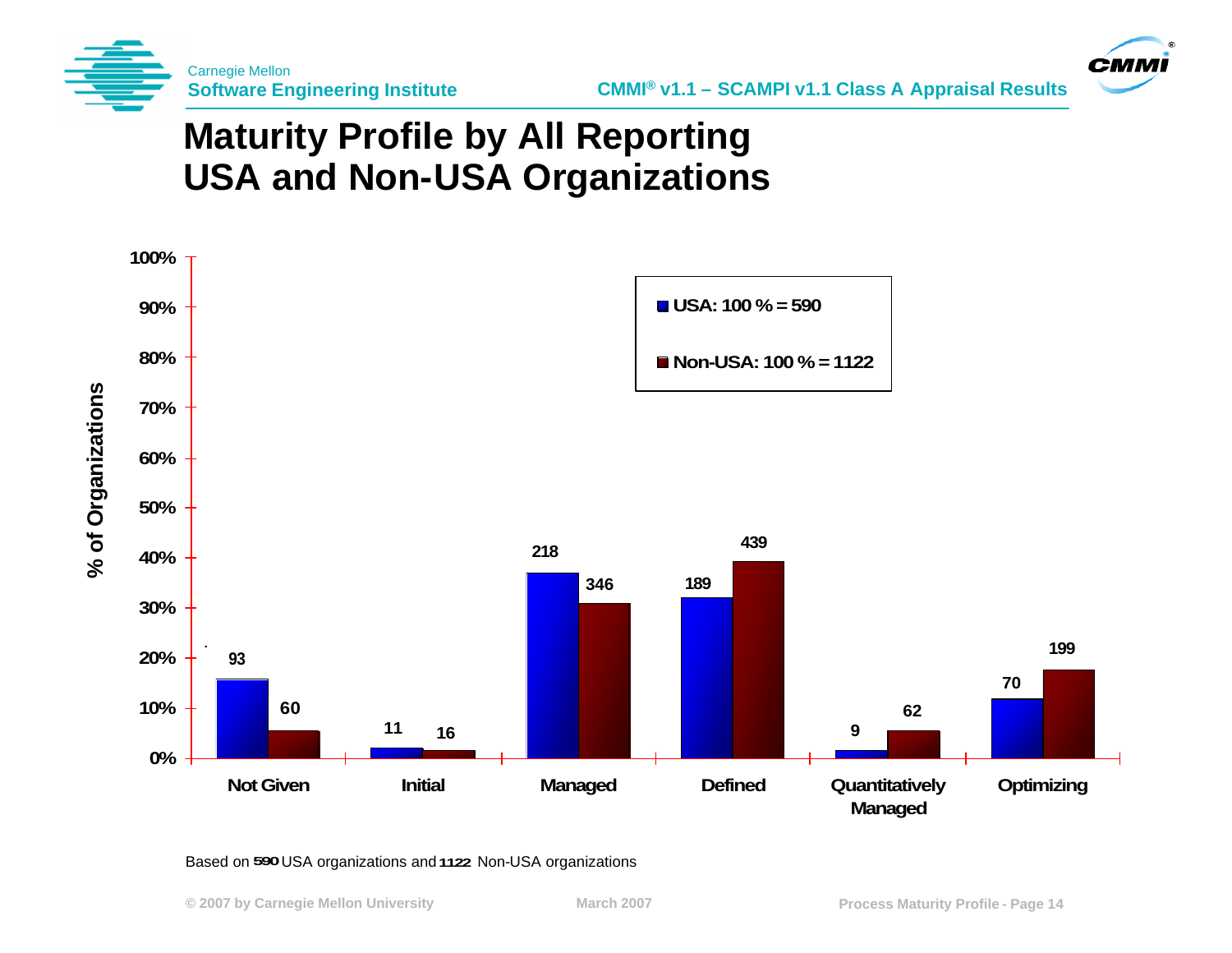



#### **Number of Appraisals and Maturity Levels Reported to the SEI by Country**

|                                |                   | <b>Maturity</b> | <b>Maturity</b> | <b>Maturity</b> | <b>Maturity</b> | <b>Maturity</b>         |                                  |                   | <b>Maturity</b> | <b>Maturity</b>    | <b>Maturity</b> | <b>Maturity</b> | <b>Maturity</b> |
|--------------------------------|-------------------|-----------------|-----------------|-----------------|-----------------|-------------------------|----------------------------------|-------------------|-----------------|--------------------|-----------------|-----------------|-----------------|
|                                | <b>Number of</b>  | Level 1         | Level 2         | Level 3         | Level 4         | Level 5                 |                                  | <b>Number of</b>  | Level 1         | Level <sub>2</sub> | Level 3         | Level 4         | Level 5         |
| <b>Country</b>                 | <b>Appraisals</b> | <b>Reported</b> | <b>Reported</b> | <b>Reported</b> | <b>Reported</b> | <b>Reported Country</b> |                                  | <b>Appraisals</b> | <b>Reported</b> | <b>Reported</b>    | <b>Reported</b> | <b>Reported</b> | <b>Reported</b> |
| Argentina                      | 19                | N <sub>o</sub>  | Yes             | Yes             | Yes             | Yes                     | Korea, Republic Of <sub>78</sub> |                   | Yes             | Yes                | Yes             | Yes             | Yes             |
| <b>Australia</b>               | 23                | Yes             | Yes             | Yes             | Yes             | Yes                     | Latvia                           | 10 or fewer       |                 |                    |                 |                 |                 |
| <b>Austria</b>                 | 10 or fewer       |                 |                 |                 |                 |                         | Malaysia                         | 19                | <b>No</b>       | Yes                | Yes             | <b>No</b>       | Yes             |
| <b>Bahrain</b>                 | 10 or fewer       |                 |                 |                 |                 |                         | <b>Mauritius</b>                 | 10 or fewer       |                 |                    |                 |                 |                 |
| <b>Belarus</b>                 | 10 or fewer       |                 |                 |                 |                 |                         | <b>Mexico</b>                    | 15                | <b>No</b>       | Yes                | Yes             | Yes             | Yes             |
| Belgium                        | 10 or fewer       |                 |                 |                 |                 |                         | <b>Morocco</b>                   | 10 or fewer       |                 |                    |                 |                 |                 |
| <b>Brazil</b>                  | 48                | N <sub>o</sub>  | Yes             | Yes             | Yes             | Yes                     | <b>Netherlands</b>               | 10 or fewer       |                 |                    |                 |                 |                 |
| Canada                         | $\overline{26}$   | N <sub>o</sub>  | Yes             | Yes             | Yes             | Yes                     | <b>New Zealand</b>               | 10 or fewer       |                 |                    |                 |                 |                 |
| Chile                          | 15                | N <sub>o</sub>  | Yes             | Yes             | N <sub>o</sub>  | Yes                     | Pakistan                         | 10 or fewer       |                 |                    |                 |                 |                 |
| China                          | 240               | Yes             | Yes             | Yes             | Yes             | Yes                     | Peru                             | 10 or fewer       |                 |                    |                 |                 |                 |
| Colombia                       | 10 or fewer       |                 |                 |                 |                 |                         | Philippines                      | 16                | <b>No</b>       | Yes                | Yes             | <b>No</b>       | Yes             |
| <b>Czech Republic</b>          | 10 or fewer       |                 |                 |                 |                 |                         | Portugal                         | 10 or fewer       |                 |                    |                 |                 |                 |
| <b>Denmark</b>                 | 10 or fewer       |                 |                 |                 |                 |                         | <b>Russia</b>                    | 10 or fewer       |                 |                    |                 |                 |                 |
| Dominican Republic 10 or fewer |                   |                 |                 |                 |                 |                         | Singapore                        | 10 or fewer       |                 |                    |                 |                 |                 |
| Egypt                          | 57                | N <sub>o</sub>  | Yes             | <b>Yes</b>      | Yes             | Yes                     | Slovakia                         | 10 or fewer       |                 |                    |                 |                 |                 |
| Finland                        | 10 or fewer       |                 |                 |                 |                 |                         | <b>South Africa</b>              | 10 or fewer       |                 |                    |                 |                 |                 |
| France                         | 75                | Yes             | Yes             | <b>Yes</b>      | Yes             | Yes                     | <b>Spain</b>                     | 31                | <b>No</b>       | <b>Yes</b>         | Yes             | N <sub>o</sub>  | Yes             |
| Germany                        | $\overline{35}$   | Yes             | Yes             | <b>Yes</b>      | Yes             | Yes                     | Sweden                           | 10 or fewer       |                 |                    |                 |                 |                 |
| <b>Hong Kong</b>               | 10                |                 |                 |                 |                 |                         | Switzerland                      | 10 or fewer       |                 |                    |                 |                 |                 |
| India                          | 204               | N <sub>o</sub>  | Yes             | <b>Yes</b>      | Yes             | Yes                     | Taiwan                           | 46                | <b>No</b>       | Yes                | Yes             | N <sub>o</sub>  | Yes             |
| Indonesia                      | 10 or fewer       |                 |                 |                 |                 |                         | <b>Thailand</b>                  | 10 or fewer       |                 |                    |                 |                 |                 |
| Ireland                        | 10 or fewer       |                 |                 |                 |                 |                         | <b>Turkey</b>                    | 10 or fewer       |                 |                    |                 |                 |                 |
| <b>Israel</b>                  | 10                |                 |                 |                 |                 |                         | <b>United Kingdom</b>            | 48                | Yes             | Yes                | Yes             | Yes             | N <sub>o</sub>  |
| <b>Italy</b>                   | 10 or fewer       |                 |                 |                 |                 |                         | <b>United States</b>             | 718               | Yes             | Yes                | Yes             | Yes             | Yes             |
| Japan                          | 172               | Yes             | Yes             | <b>Yes</b>      | Yes             | Yes                     | <b>Viet Nam</b>                  | 10 or fewer       |                 |                    |                 |                 |                 |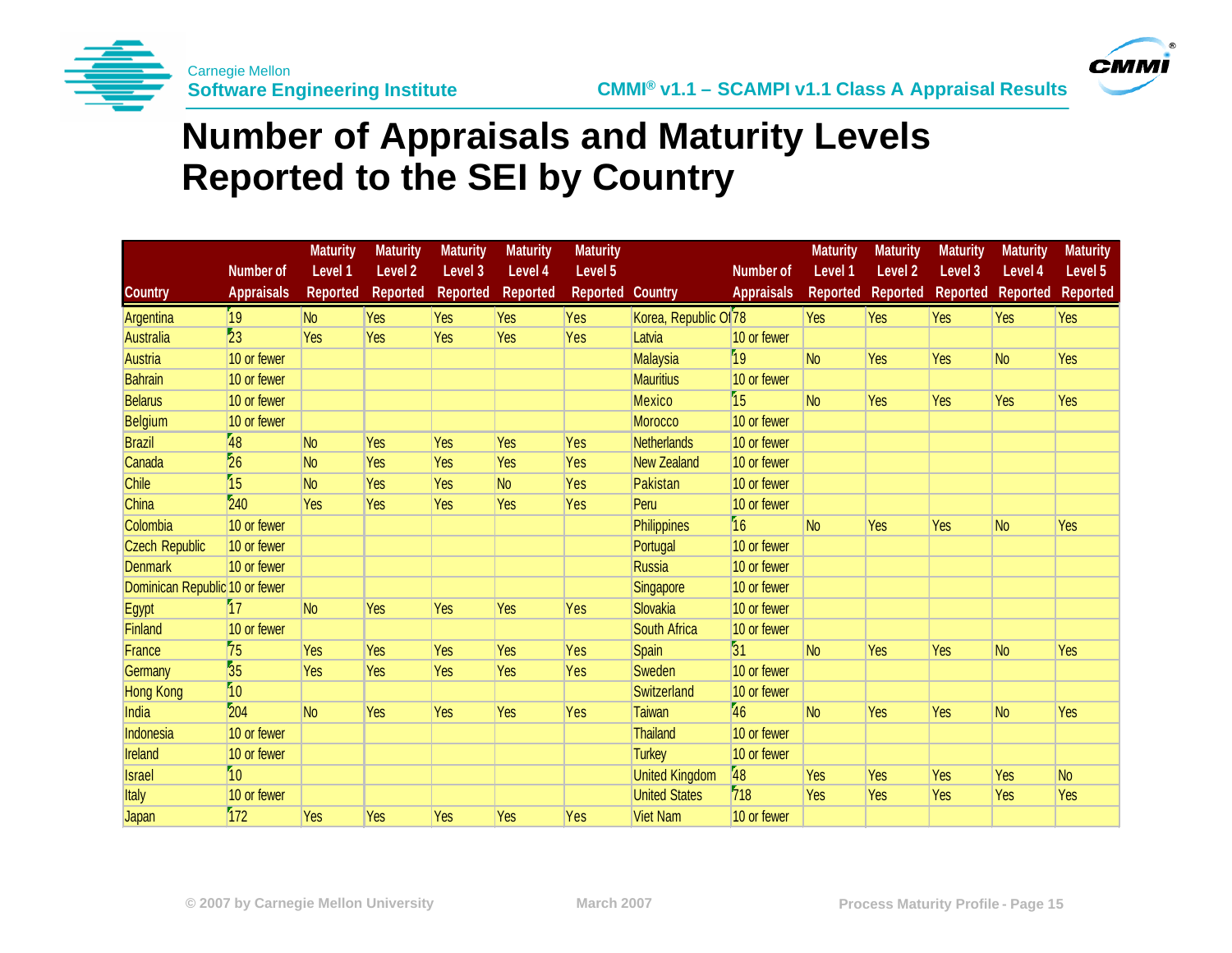

**CMM** 

# **Process Area Profiles - 1 Organizations Appraised at Maturity Level 1**



**% of Appraisals**

Based on 52 appraisals reporting a maturity level 1 rating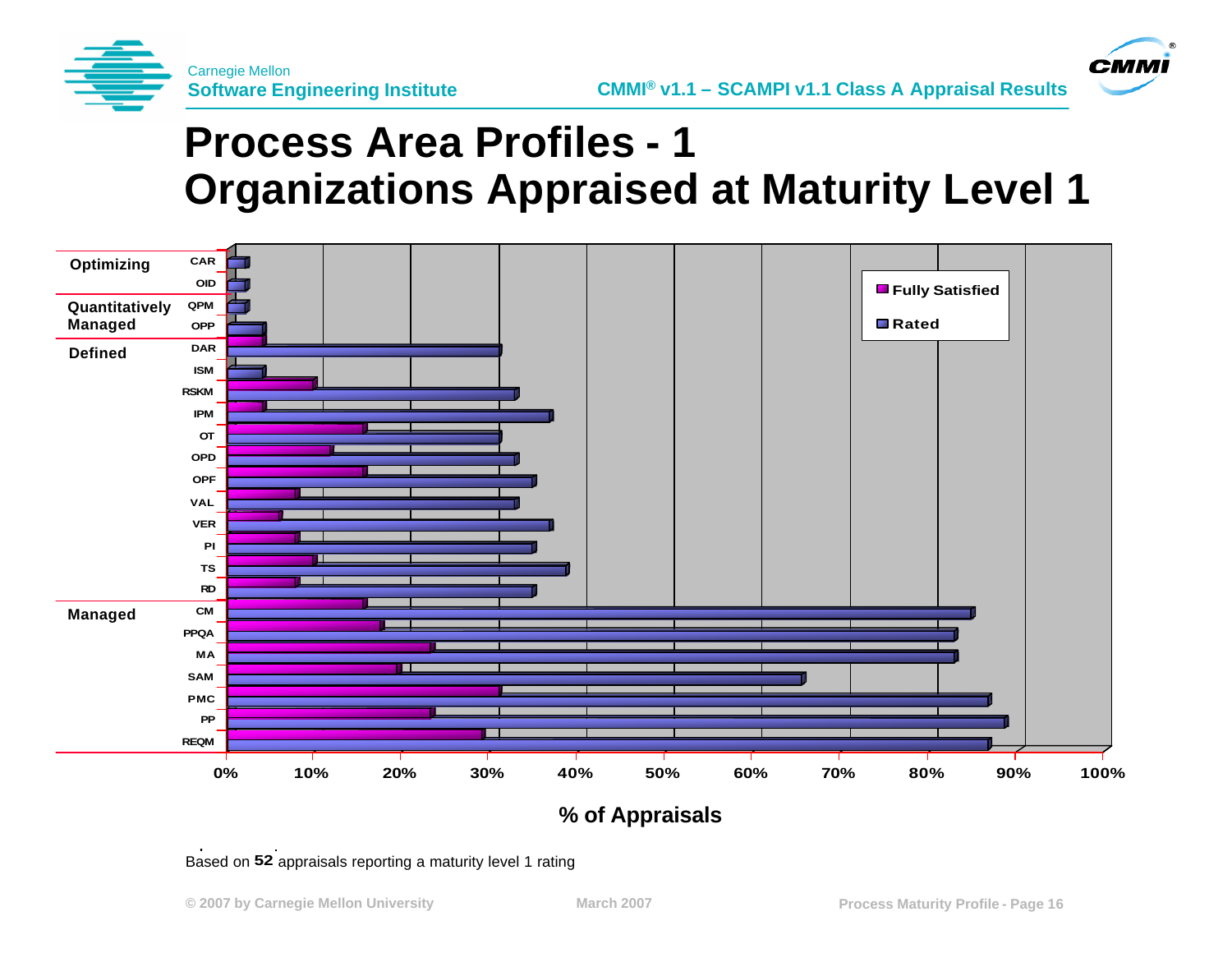

**CMM** 

# **Process Area Profiles - 2 Organizations Appraised at Maturity Level 2**



Based on 636 appraisals reporting a maturity level 2 rating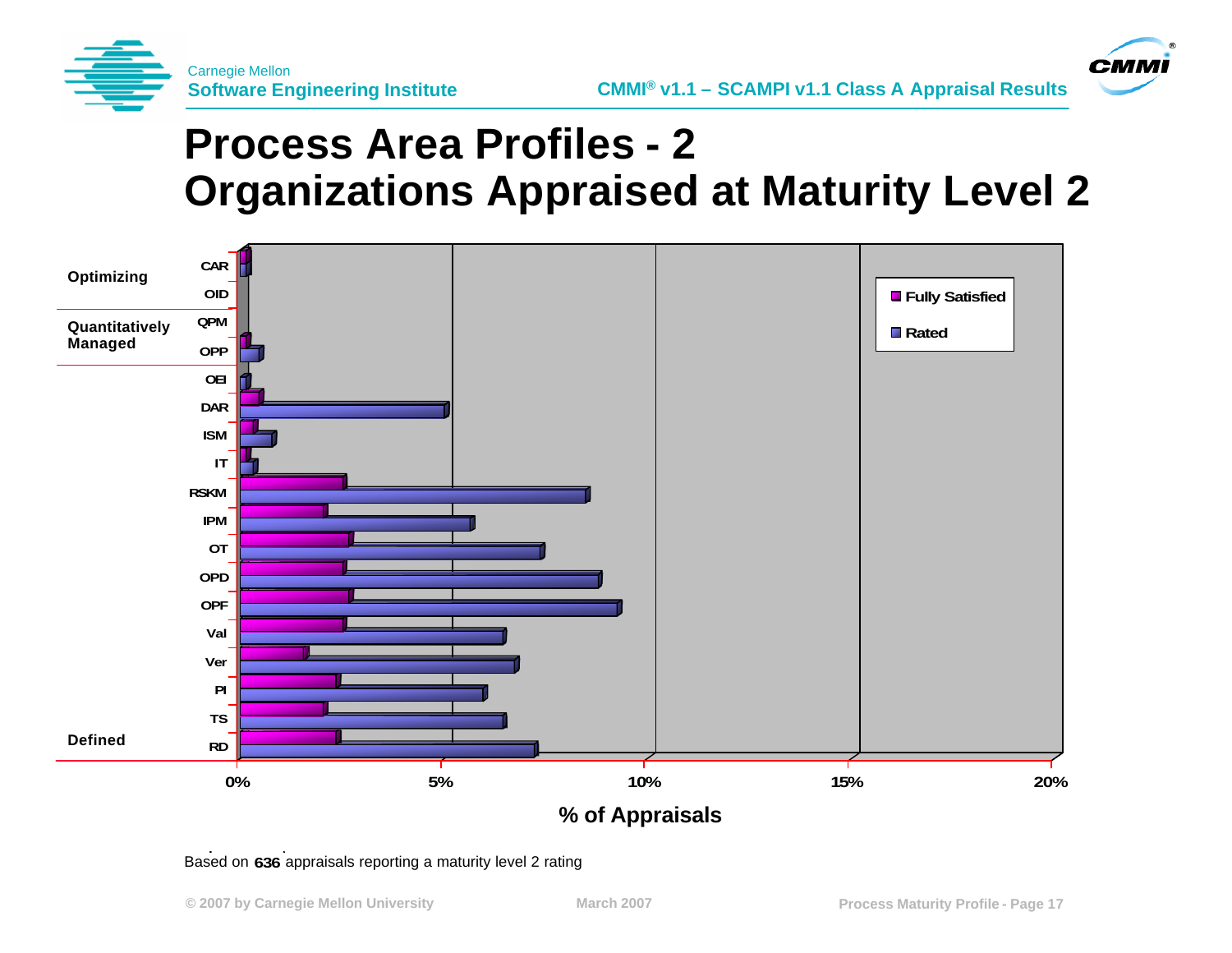



### **Summary**

**1964 appraisals have been reported to the SEI in 58 months**

**Organization Category Commercial/In-house reports most of the appraisals** 

**The highest percentage of Commercial/In-house reporting appraisals is from outside the USA** 

**The highest percentage of Military/Government Agency /reporting appraisals is from the USA** 

**Outside the USA, China, India, Japan, and Korea reporting appraisals are increasing at a rapid rate** 

**Comparing early reports of the SW-CMM maturity profile with early CMMI data reflects a more mature CMMI® profile**

**Additional information and charts will be added to this briefing as more appraisals are reported and more data is available to support the breakdowns**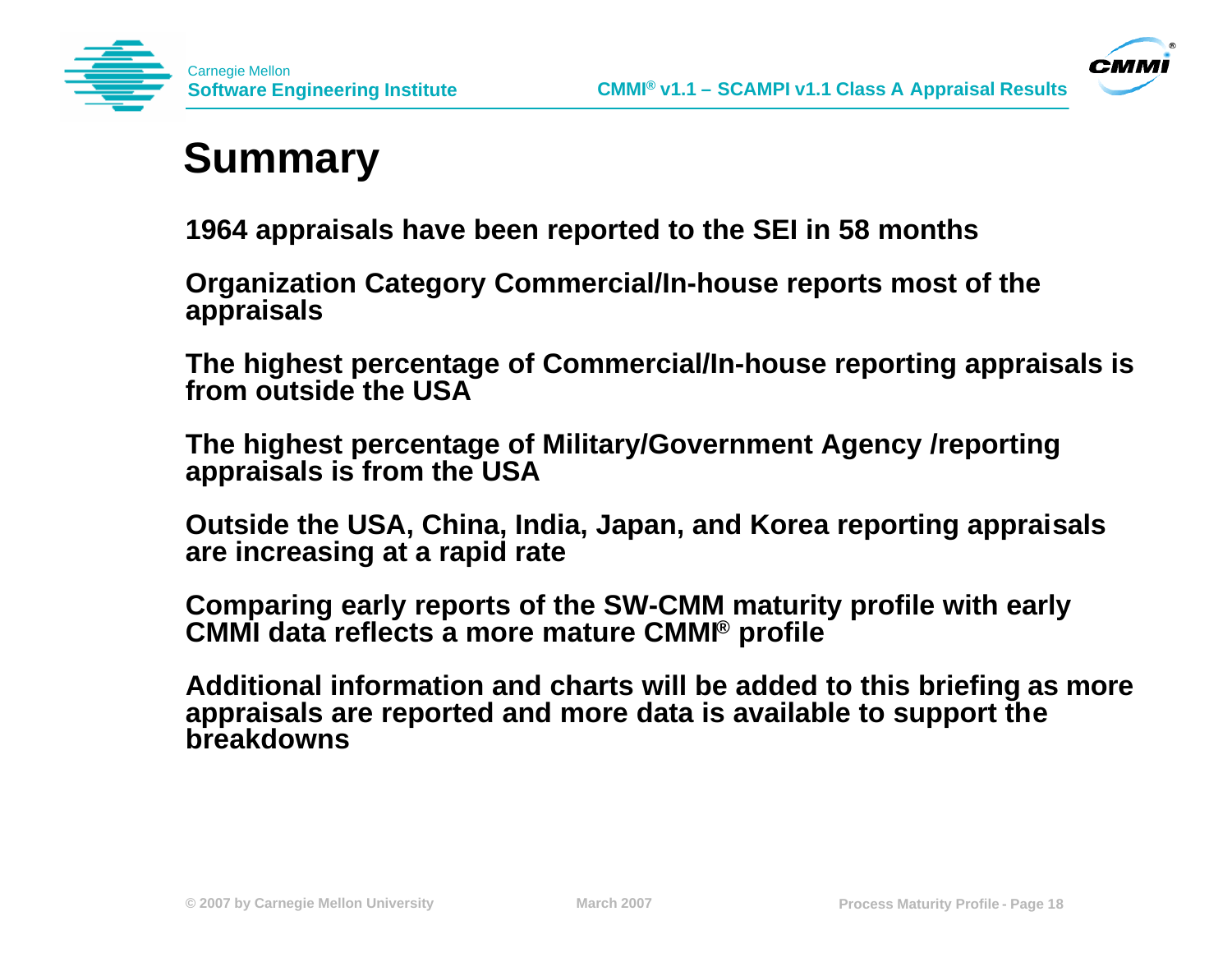



### **Terms Used in this Report**

- **Company** Parent of the appraised entity A company can be a commercial or non-commercial firm, for-profit or not for-profit business, a research and development unit, a higher education unit, a government agency, or branch of service, etc.
- **Organization** a.k.a. Appraised entity

The organization unit to which the appraisal results apply. An appraised entity can be the entire company, a selected business unit, units supporting a particular product line or service, etc.

**Non-USA** - Appraised entity whose geographic location is not within the United States. The parent of the appraised entity may or may not be based within the United States.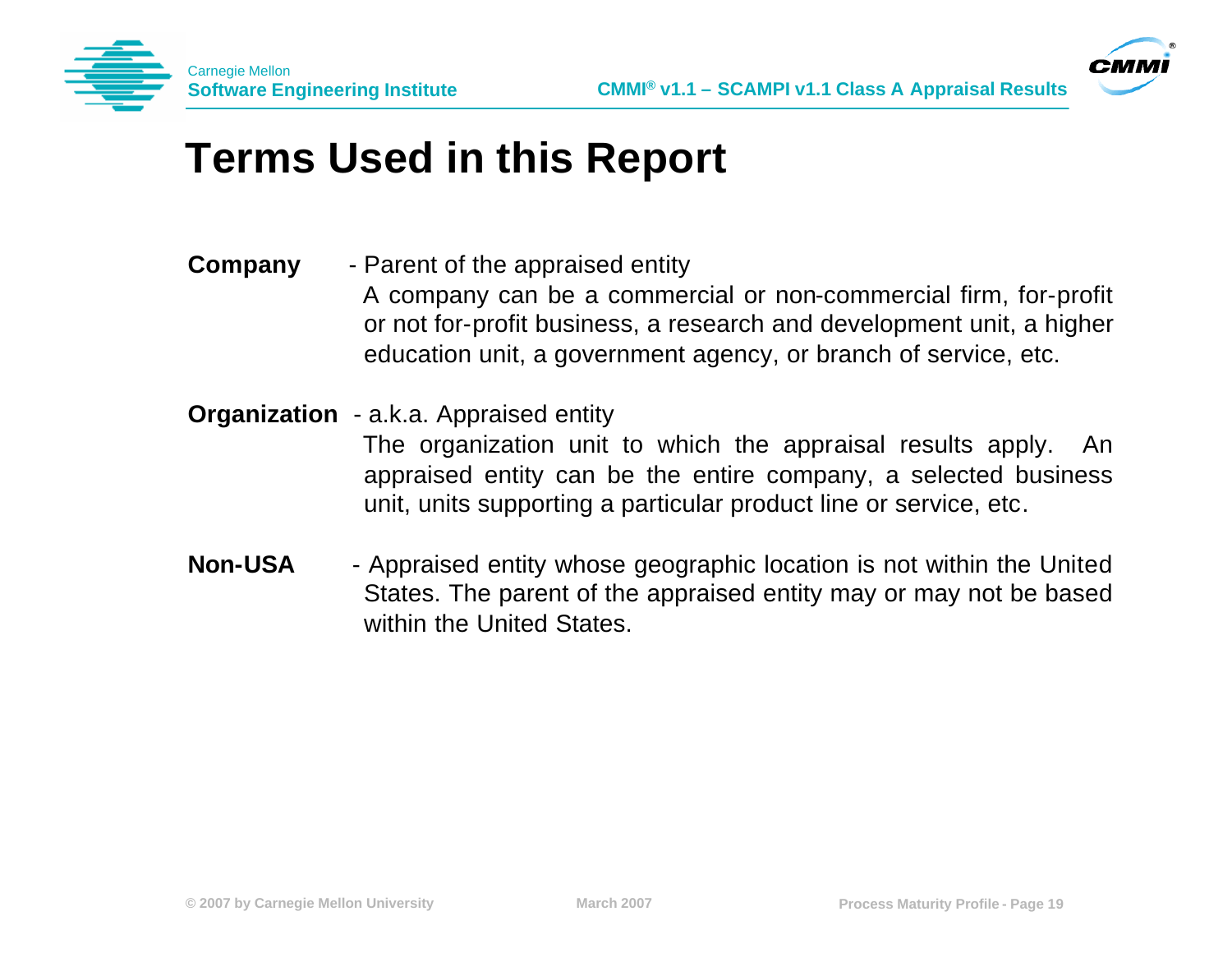



# **Report your Appraisal Results to the SEI**

**The briefing is only possible due to the cooperation of organizations and individuals sending in their appraisal results to the SEI**

**In order to provide this information and service in the future, it will depend on this continued cooperation**

**Please visit:**

**http://www.sei.cmu.edu/appraisal-program/profile/about.html**

**for forms, information, and instructions on how to report appraisals to the SEI**